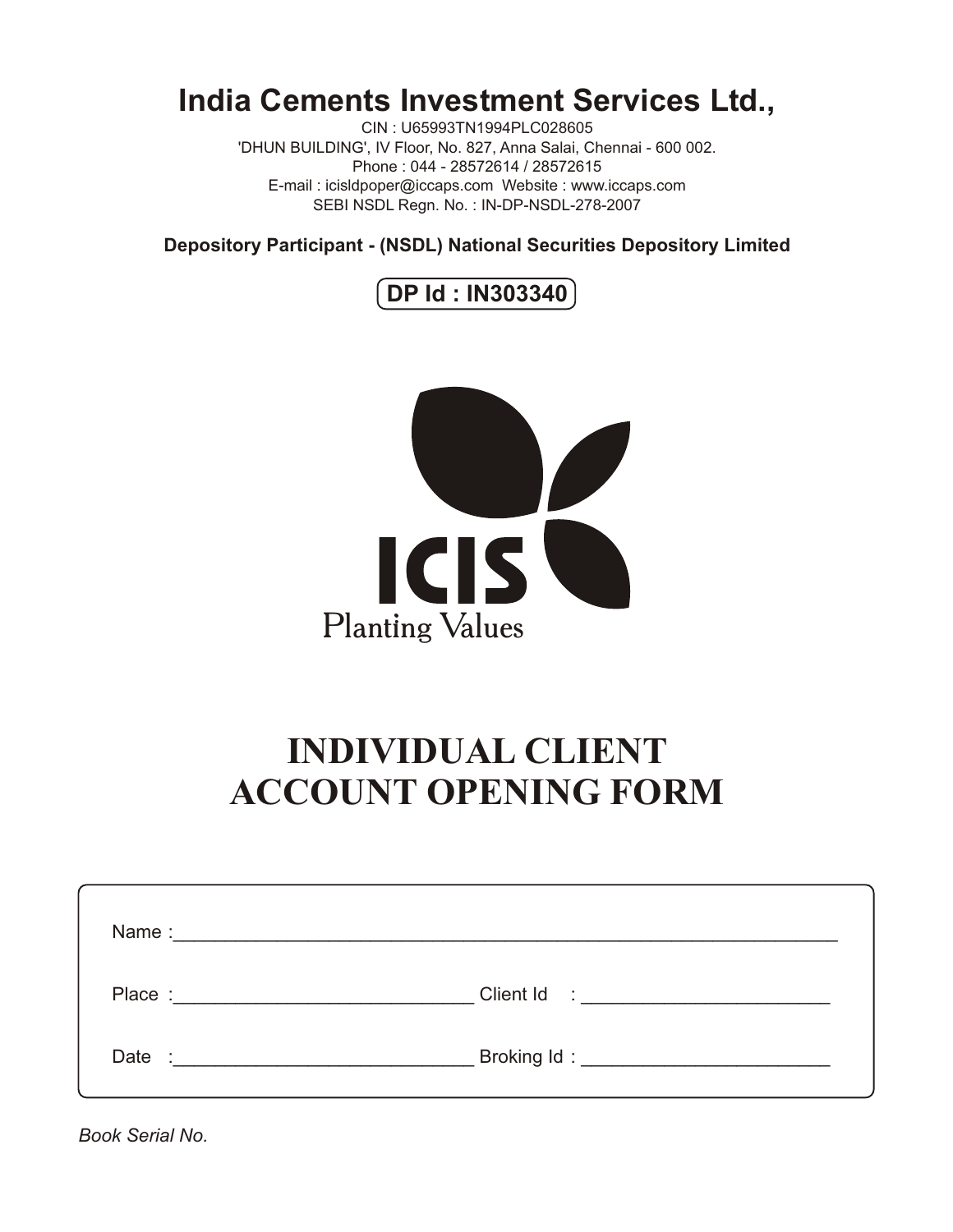## **Documentation Check List for D.P. account Opening**

### **Individual / HUF**

|                          | Photo Identity Proof - PAN                             |
|--------------------------|--------------------------------------------------------|
| $\overline{\phantom{a}}$ | Bank Account Proof with cancelled cheque               |
| $\sim$                   | Client's Signature & Photo & Standing instruction      |
|                          | Nominee name & Signature, Photo                        |
|                          | Guardian Details and Photo in case of Minor nominee    |
|                          | Witness for client's Signature and Nominee's Signature |
|                          | Advance Payment towards D P charges ₹400 cheque        |

*Checked by :..................................................... Captured by :...........................................*

*Verified & released by :...................................... Concurrent auditor :.................................*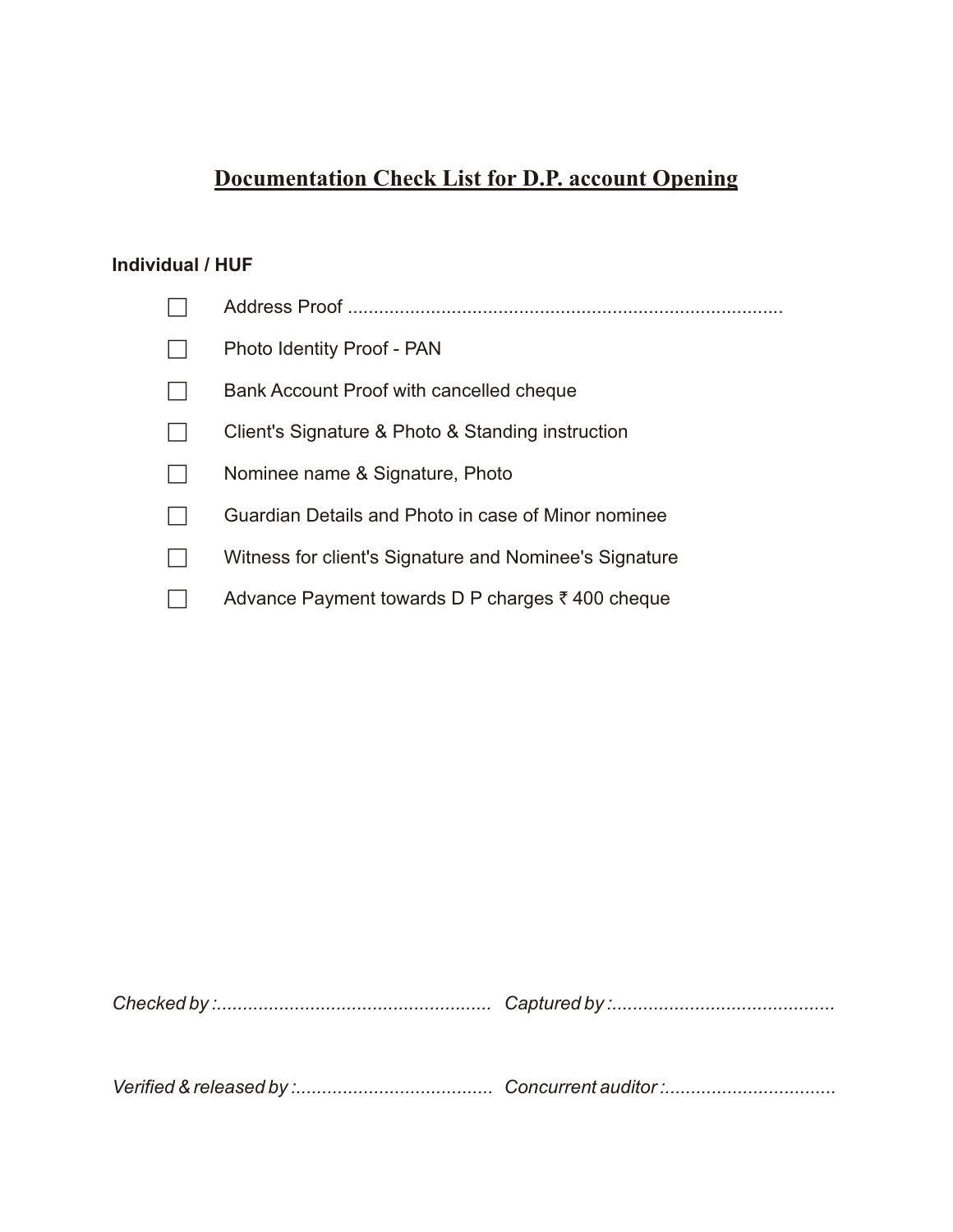|                                                                                        | FORM 9<br>PART I - KNOW YOUR CLIENT (KYC) APPLICATION FORM (For Individuals)                                                                                                                                                                                             |                                                           |
|----------------------------------------------------------------------------------------|--------------------------------------------------------------------------------------------------------------------------------------------------------------------------------------------------------------------------------------------------------------------------|-----------------------------------------------------------|
| <b>ICIS</b><br>Planting Values                                                         | India Cements Investment Services Ltd.,<br>'DHUN BUILDING', IV Floor, No. 827, Anna Salai, Chennai - 600 002.<br>Phone: 044 - 28572614 / 28572615<br>E-mail : icisldpoper@iccaps.com Website : www.iccaps.com<br><b>DP Id: IN303340</b>                                  |                                                           |
| Please fill this form in ENGLISH and in BLOCK LETTERS                                  |                                                                                                                                                                                                                                                                          | Photograph                                                |
| A. IDENTITY DETAILS                                                                    |                                                                                                                                                                                                                                                                          | Please affix your recent                                  |
| . Name of the Applicant                                                                |                                                                                                                                                                                                                                                                          | passport size photograph<br>☞                             |
| 2. Father's / Husband Name                                                             |                                                                                                                                                                                                                                                                          | <b>Signature Across</b><br>$\left(1\right)$<br>photograph |
| $\Box$ Male<br>$3.$ a) Gender<br>$\Box$ Female                                         | $\Box$ Single<br>b) Marital status<br>c) Date of Birth<br>Married                                                                                                                                                                                                        |                                                           |
| Indian<br>4. a) Nationality $\Box$ Other<br>(Please specify,                           | Resident Individual<br>b) Status<br>$\Box$ Non Resident<br>Foreign National                                                                                                                                                                                              |                                                           |
| 5. a) PAN                                                                              | b) Aadhaar Number, if any                                                                                                                                                                                                                                                |                                                           |
| 6. Specify the proof of identity submitted                                             | $\Box$ PAN Card<br>Any other (Please specify,                                                                                                                                                                                                                            |                                                           |
| <b>B. ADDRESS DETAILS</b>                                                              |                                                                                                                                                                                                                                                                          |                                                           |
|                                                                                        | Correspondence Address                                                                                                                                                                                                                                                   | Residence Address                                         |
| Residence / Correspondence                                                             |                                                                                                                                                                                                                                                                          |                                                           |
| Address                                                                                |                                                                                                                                                                                                                                                                          |                                                           |
|                                                                                        | <b>PIN Code</b><br>City/Town/village<br>Country<br>State                                                                                                                                                                                                                 |                                                           |
| 2. Specify the proof of address<br>submitted for Residence /<br>correspondence address |                                                                                                                                                                                                                                                                          |                                                           |
| 3. Contact Details                                                                     | Tel. (Off.)<br>$\vert$ Tel. (Res.)                                                                                                                                                                                                                                       |                                                           |
|                                                                                        | Mobile No.<br>Fax No.                                                                                                                                                                                                                                                    |                                                           |
|                                                                                        | Email ID (IN CAPS)<br>Correspondence Address                                                                                                                                                                                                                             | Residence Address                                         |
| 4. Permanent Address (If different                                                     |                                                                                                                                                                                                                                                                          |                                                           |
| $\int$ from above. Mandatory for                                                       |                                                                                                                                                                                                                                                                          |                                                           |
| Non-Resident Applicant to<br>$\vert$ specify overseas address)                         | City/Town/village<br><b>PIN Code</b>                                                                                                                                                                                                                                     |                                                           |
|                                                                                        | State<br>Country                                                                                                                                                                                                                                                         |                                                           |
| <b>C. DECLARATION</b>                                                                  |                                                                                                                                                                                                                                                                          |                                                           |
| misrepresenting, I am aware that I may be held liable for it.                          | I hereby declare that the details furnished above are true and correct to the best of my knowledge and belief and I undertake to<br>inform you of any changes therein, immediately. In case any of the above information is found to be false or untrue or misleading or |                                                           |
| Signature of the Applicant $\bigodot$                                                  | Date                                                                                                                                                                                                                                                                     |                                                           |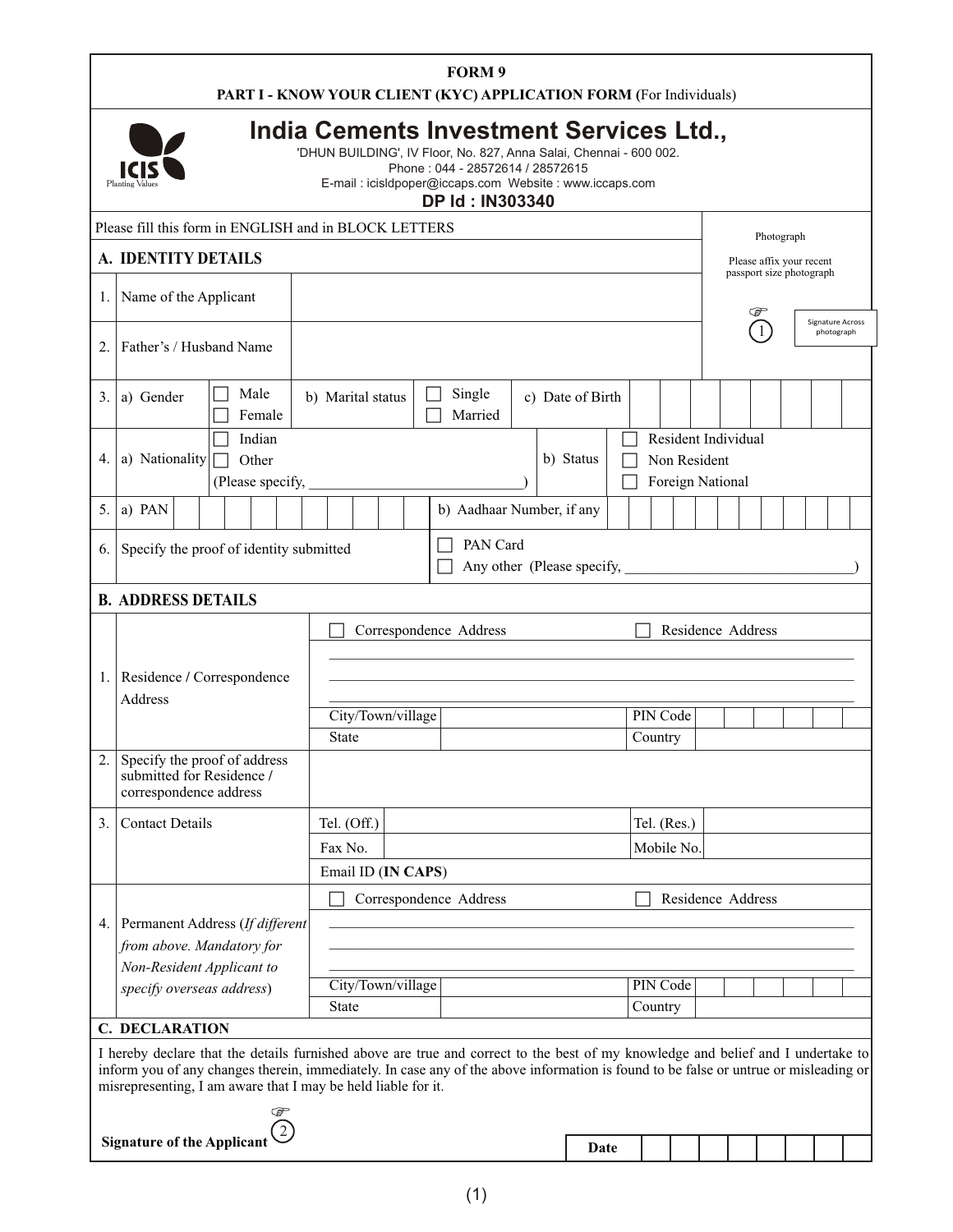|           | FOR OFFICE USE ONLY                                                     |                                            |  |                                |  |  |  |  |  |
|-----------|-------------------------------------------------------------------------|--------------------------------------------|--|--------------------------------|--|--|--|--|--|
| Sr.       | Particulars                                                             |                                            |  |                                |  |  |  |  |  |
| No.<br>1. | Originals verified and Self-Attested Document copies received<br>$\Box$ |                                            |  |                                |  |  |  |  |  |
|           |                                                                         | In - Person - Verification (IPV) details : |  |                                |  |  |  |  |  |
| 2.        | a)                                                                      | Name of the person doing IPV               |  |                                |  |  |  |  |  |
|           | b)                                                                      | Designation                                |  |                                |  |  |  |  |  |
|           | c)                                                                      | Name of Organization                       |  |                                |  |  |  |  |  |
|           | d)                                                                      | Signature                                  |  |                                |  |  |  |  |  |
|           | e)                                                                      | Date                                       |  |                                |  |  |  |  |  |
|           |                                                                         | Name & Signature of the                    |  |                                |  |  |  |  |  |
|           |                                                                         | <b>Authorised Signatory</b>                |  |                                |  |  |  |  |  |
|           | Date                                                                    |                                            |  | Seal/Stamp of the intermediary |  |  |  |  |  |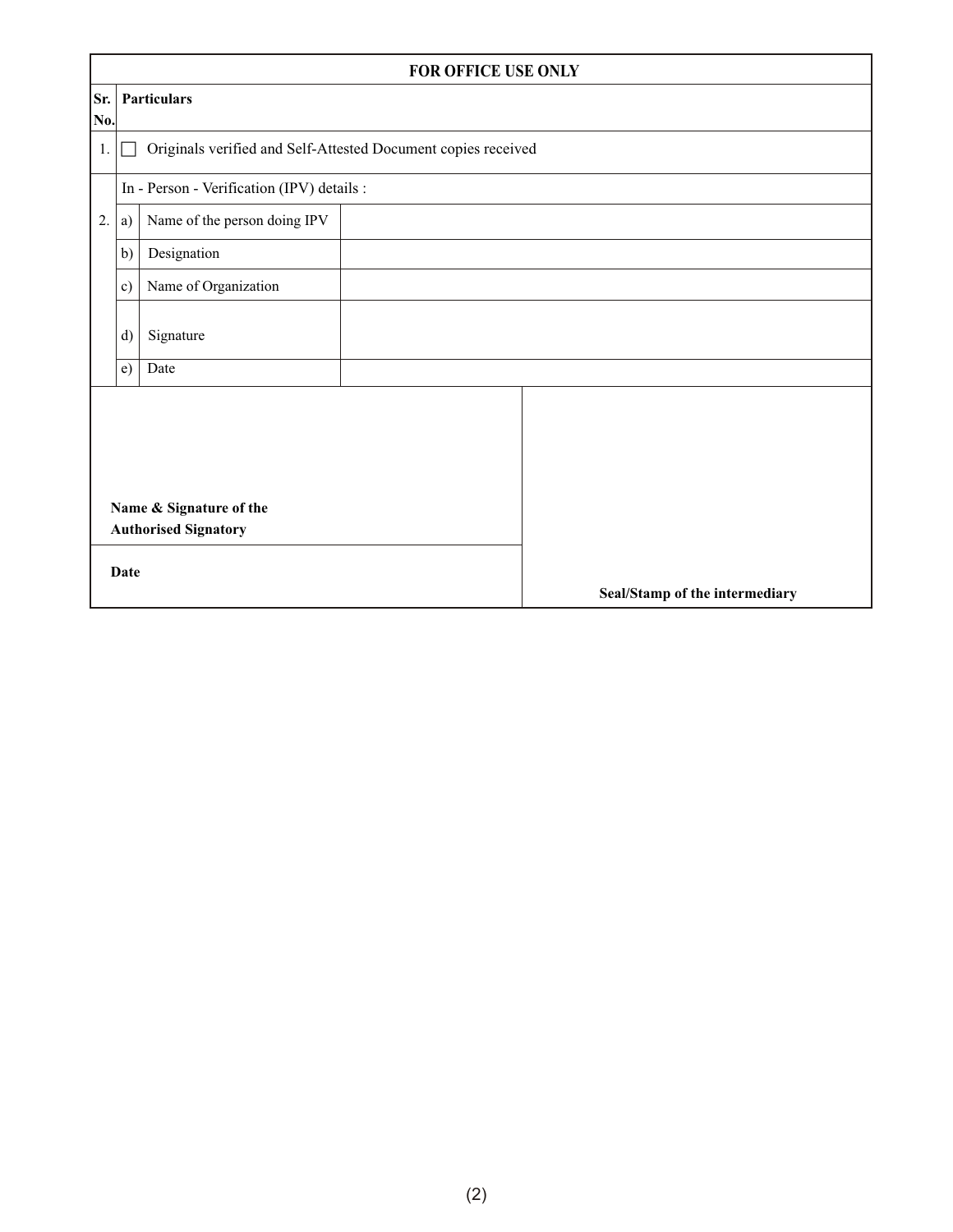| FORM 9<br>PART II - ACCOUNT OPENING FORM (FOR INDIVIDUALS)                                                                                                                                                                                                                                                                                                   |                                                                                                                     |                                                                                                       |                                                                                       |  |  |
|--------------------------------------------------------------------------------------------------------------------------------------------------------------------------------------------------------------------------------------------------------------------------------------------------------------------------------------------------------------|---------------------------------------------------------------------------------------------------------------------|-------------------------------------------------------------------------------------------------------|---------------------------------------------------------------------------------------|--|--|
| India Cements Investment Services Ltd.,<br>'DHUN BUILDING', IV Floor, No. 827, Anna Salai, Chennai - 600 002.<br>Phone: 044 - 28572614 / 28572615                                                                                                                                                                                                            | <b>Client ID</b>                                                                                                    | (To be filled by Participant)                                                                         |                                                                                       |  |  |
| E-mail: icisldpoper@iccaps.com Website: www.iccaps.com<br><b>DP Id: IN303340</b>                                                                                                                                                                                                                                                                             |                                                                                                                     |                                                                                                       |                                                                                       |  |  |
| I/We request you to open a depository account in my/our name as per the                                                                                                                                                                                                                                                                                      | Date                                                                                                                |                                                                                                       |                                                                                       |  |  |
| following details: (Please fill all the details in CAPITAL LETTERS only)<br>A) Details of Account holder(s):                                                                                                                                                                                                                                                 |                                                                                                                     |                                                                                                       |                                                                                       |  |  |
| Sole/First Holder<br>Account<br>holder(s)                                                                                                                                                                                                                                                                                                                    | Second Holder                                                                                                       | Third Holder                                                                                          |                                                                                       |  |  |
| Name                                                                                                                                                                                                                                                                                                                                                         |                                                                                                                     |                                                                                                       |                                                                                       |  |  |
| PAN<br>Occupation<br>$\Box$ Agriculturist<br>$\Box$<br>Private Sector<br>(please tick<br>Public Sector<br>Retired<br>Public Sector<br>any one and<br>Housewife<br>Government<br>Government<br>give brief<br>Service<br>Service<br>details)<br>$\Box$<br>  Student<br><b>Business</b><br>$\Box$<br>Others (Please<br>Professional<br>Professional<br>specify; | Agriculturist<br>Private Sector<br>Retired<br>Housewife<br>Student<br><b>Business</b><br>Others (Please<br>specify; | Private Sector<br>Public Sector<br>Government<br>Service<br>$\Box$<br><b>Business</b><br>Professional | Agriculturist<br>Retired<br>Housewife<br>$\Box$ Student<br>Others (Please<br>specify; |  |  |
| Brief details:                                                                                                                                                                                                                                                                                                                                               |                                                                                                                     |                                                                                                       |                                                                                       |  |  |
| B) For HUF, Association of Persons (AOP), Partnership Firm, Unregistered Trust, etc., although the account is opened in the<br>name of the natural persons, the name & PAN of the HUF, Association of Persons (AOP), Partnership Firm, Unregistered<br>Trust, etc., should be mentioned below:<br>a) Name                                                    | b) PAN                                                                                                              |                                                                                                       |                                                                                       |  |  |
| $\vert$ C) Type of account                                                                                                                                                                                                                                                                                                                                   |                                                                                                                     |                                                                                                       |                                                                                       |  |  |
| Ordinary Resident<br>$\Box$ NRI-Repatriable<br>Foreign National<br>Qualified Foreign Investor<br>$\Box$ Others (Please specify)<br>$\Box$ Margin                                                                                                                                                                                                             |                                                                                                                     |                                                                                                       | $\Box$ NRI-Non Repatriable<br>Promoter                                                |  |  |
| <b>Gross Annual Income Details</b><br>D)                                                                                                                                                                                                                                                                                                                     |                                                                                                                     |                                                                                                       |                                                                                       |  |  |
| Income Range per annum (please tick any one)                                                                                                                                                                                                                                                                                                                 |                                                                                                                     |                                                                                                       |                                                                                       |  |  |
| $□$ Below ₹ 1 lac<br>$\Box$ ₹ 1 - 5 lac                                                                                                                                                                                                                                                                                                                      |                                                                                                                     | $\Box$ ₹ 5-10 lac                                                                                     |                                                                                       |  |  |
| $\Box$ ₹ 10-25 lac<br>$\Box$ More than ₹ 25 lac                                                                                                                                                                                                                                                                                                              |                                                                                                                     |                                                                                                       |                                                                                       |  |  |
| E) In case of NRIs/ Foreign Nationals                                                                                                                                                                                                                                                                                                                        |                                                                                                                     |                                                                                                       |                                                                                       |  |  |
| RBI Approval Reference Number                                                                                                                                                                                                                                                                                                                                |                                                                                                                     |                                                                                                       |                                                                                       |  |  |
| RBI Approval date                                                                                                                                                                                                                                                                                                                                            |                                                                                                                     |                                                                                                       |                                                                                       |  |  |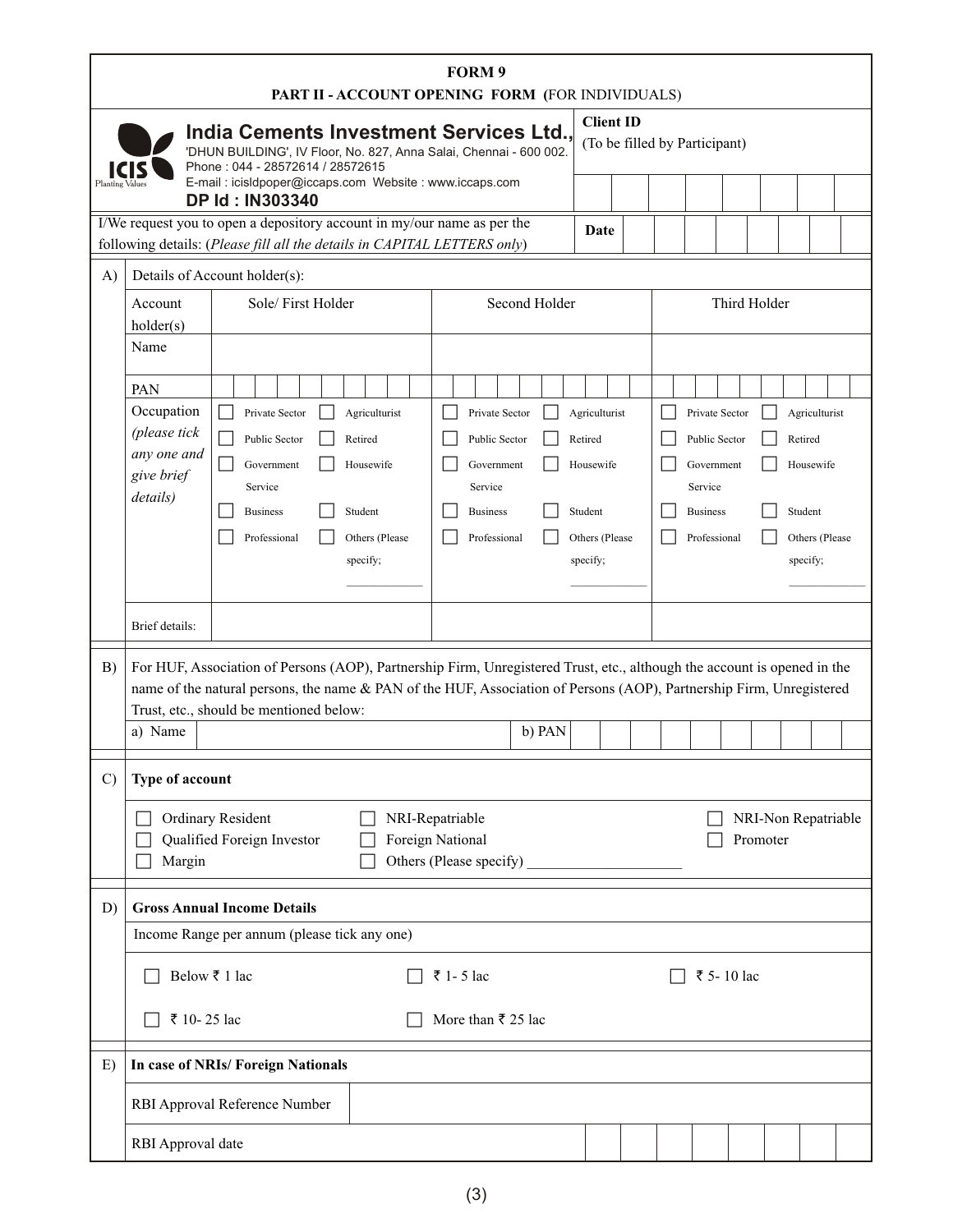|                                                                                                                            |                              | $F)$ Bank Details                                                                                                                                                                                                                                                       |                                                                                                    |  |  |  |          |                                               |           |                |
|----------------------------------------------------------------------------------------------------------------------------|------------------------------|-------------------------------------------------------------------------------------------------------------------------------------------------------------------------------------------------------------------------------------------------------------------------|----------------------------------------------------------------------------------------------------|--|--|--|----------|-----------------------------------------------|-----------|----------------|
|                                                                                                                            |                              | Bank account type                                                                                                                                                                                                                                                       | $\Box$ Savings Account $\Box$ Current Account $\Box$ Others (Please specify)                       |  |  |  |          |                                               |           |                |
|                                                                                                                            |                              | <b>Bank Account Number</b>                                                                                                                                                                                                                                              |                                                                                                    |  |  |  |          |                                               |           |                |
|                                                                                                                            |                              | <b>Bank Name</b>                                                                                                                                                                                                                                                        |                                                                                                    |  |  |  |          |                                               |           |                |
|                                                                                                                            |                              | <b>Branch Address</b>                                                                                                                                                                                                                                                   |                                                                                                    |  |  |  |          |                                               |           |                |
|                                                                                                                            |                              |                                                                                                                                                                                                                                                                         |                                                                                                    |  |  |  |          |                                               |           |                |
|                                                                                                                            |                              |                                                                                                                                                                                                                                                                         | City/Town/village                                                                                  |  |  |  | PIN Code |                                               |           |                |
|                                                                                                                            | $\sim$                       | <b>MICR Code</b>                                                                                                                                                                                                                                                        | State                                                                                              |  |  |  | Country  |                                               |           |                |
|                                                                                                                            |                              |                                                                                                                                                                                                                                                                         |                                                                                                    |  |  |  |          |                                               |           |                |
|                                                                                                                            | 6                            | <b>IFSC</b>                                                                                                                                                                                                                                                             |                                                                                                    |  |  |  |          |                                               |           |                |
|                                                                                                                            |                              | G)   Please tick, if applicable: $\Box$ Politically Exposed Person (PEP)                                                                                                                                                                                                |                                                                                                    |  |  |  |          | Related to a Politically Exposed Person (PEP) |           |                |
|                                                                                                                            |                              | $H)$ Standing Instructions                                                                                                                                                                                                                                              |                                                                                                    |  |  |  |          |                                               |           |                |
|                                                                                                                            |                              | I/We authorise you to receive credits automatically into my/our account.                                                                                                                                                                                                |                                                                                                    |  |  |  |          | $\Box$ Yes                                    | $\Box$ No |                |
|                                                                                                                            |                              | Account to be operated through Power of Attorney (PoA)                                                                                                                                                                                                                  |                                                                                                    |  |  |  |          | $\Box$ Yes                                    | $\Box$ No |                |
| <b>SMS Alert facility:</b> [Mandatory if you are giving Power of Attorney (PoA). Ensure that the mobile number is provided |                              |                                                                                                                                                                                                                                                                         |                                                                                                    |  |  |  |          |                                               |           |                |
|                                                                                                                            | in the KYC Application Form] |                                                                                                                                                                                                                                                                         |                                                                                                    |  |  |  |          |                                               |           |                |
|                                                                                                                            |                              | Sr. No.                                                                                                                                                                                                                                                                 | Holder                                                                                             |  |  |  |          | Yes                                           |           | N <sub>0</sub> |
|                                                                                                                            |                              |                                                                                                                                                                                                                                                                         | Sole / First Holder                                                                                |  |  |  |          | $\overline{\phantom{a}}$                      |           | $\Box$         |
|                                                                                                                            |                              | 2                                                                                                                                                                                                                                                                       | Second Holder                                                                                      |  |  |  |          | $\Box$                                        |           | $\Box$         |
|                                                                                                                            |                              | 3                                                                                                                                                                                                                                                                       | Third Holder                                                                                       |  |  |  |          | $\overline{\phantom{a}}$                      |           | $\Box$         |
|                                                                                                                            |                              | Mode of receiving                                                                                                                                                                                                                                                       | Physical Form                                                                                      |  |  |  |          |                                               |           |                |
|                                                                                                                            |                              | Statement of Account                                                                                                                                                                                                                                                    | $\Box$ Electronic Form [Read Note 4 and ensure that email ID is provided in KYC Application Form]. |  |  |  |          |                                               |           |                |
|                                                                                                                            |                              | [Tick any one]                                                                                                                                                                                                                                                          |                                                                                                    |  |  |  |          |                                               |           |                |
| I)                                                                                                                         |                              | <b>Guardian Details</b> (where sole holder is a minor):                                                                                                                                                                                                                 |                                                                                                    |  |  |  |          |                                               |           |                |
|                                                                                                                            |                              | [For account of a minor, two KYC Application Forms must be filled i.e. one for the guardian and another for the minor (to<br>be signed by guardian)]                                                                                                                    |                                                                                                    |  |  |  |          |                                               |           |                |
|                                                                                                                            |                              |                                                                                                                                                                                                                                                                         |                                                                                                    |  |  |  |          |                                               |           |                |
|                                                                                                                            |                              | Guardian Name                                                                                                                                                                                                                                                           |                                                                                                    |  |  |  |          |                                               |           |                |
|                                                                                                                            | PAN                          |                                                                                                                                                                                                                                                                         |                                                                                                    |  |  |  |          |                                               |           |                |
|                                                                                                                            |                              |                                                                                                                                                                                                                                                                         |                                                                                                    |  |  |  |          |                                               |           |                |
|                                                                                                                            |                              | Relationship of guardian with minor                                                                                                                                                                                                                                     |                                                                                                    |  |  |  |          |                                               |           |                |
| J                                                                                                                          |                              | <b>Nomination Option</b>                                                                                                                                                                                                                                                |                                                                                                    |  |  |  |          |                                               |           |                |
|                                                                                                                            |                              | $\Box$ I/We wish to make a nomination.                                                                                                                                                                                                                                  |                                                                                                    |  |  |  |          | $\Box$ I/We do not wish to make a nomination. |           |                |
|                                                                                                                            |                              | [As per details given below]                                                                                                                                                                                                                                            |                                                                                                    |  |  |  |          | [Strike off the nomination details below]     |           |                |
|                                                                                                                            |                              | <b>Nomination Details</b>                                                                                                                                                                                                                                               |                                                                                                    |  |  |  |          |                                               |           |                |
|                                                                                                                            |                              | I/We wish to make a nomination and do hereby nominate the following person in whom all rights and / or amount payable<br>in respect of securities held in the Depository by me / us in the said beneficiary owner account shall vest in the event of<br>my / our death. |                                                                                                    |  |  |  |          |                                               |           |                |
|                                                                                                                            | 1.                           | Name of the Nominee (Mr./Ms.)                                                                                                                                                                                                                                           |                                                                                                    |  |  |  |          |                                               |           |                |
|                                                                                                                            | 2.                           | Relationship with the Applicant (if any)                                                                                                                                                                                                                                |                                                                                                    |  |  |  |          |                                               |           |                |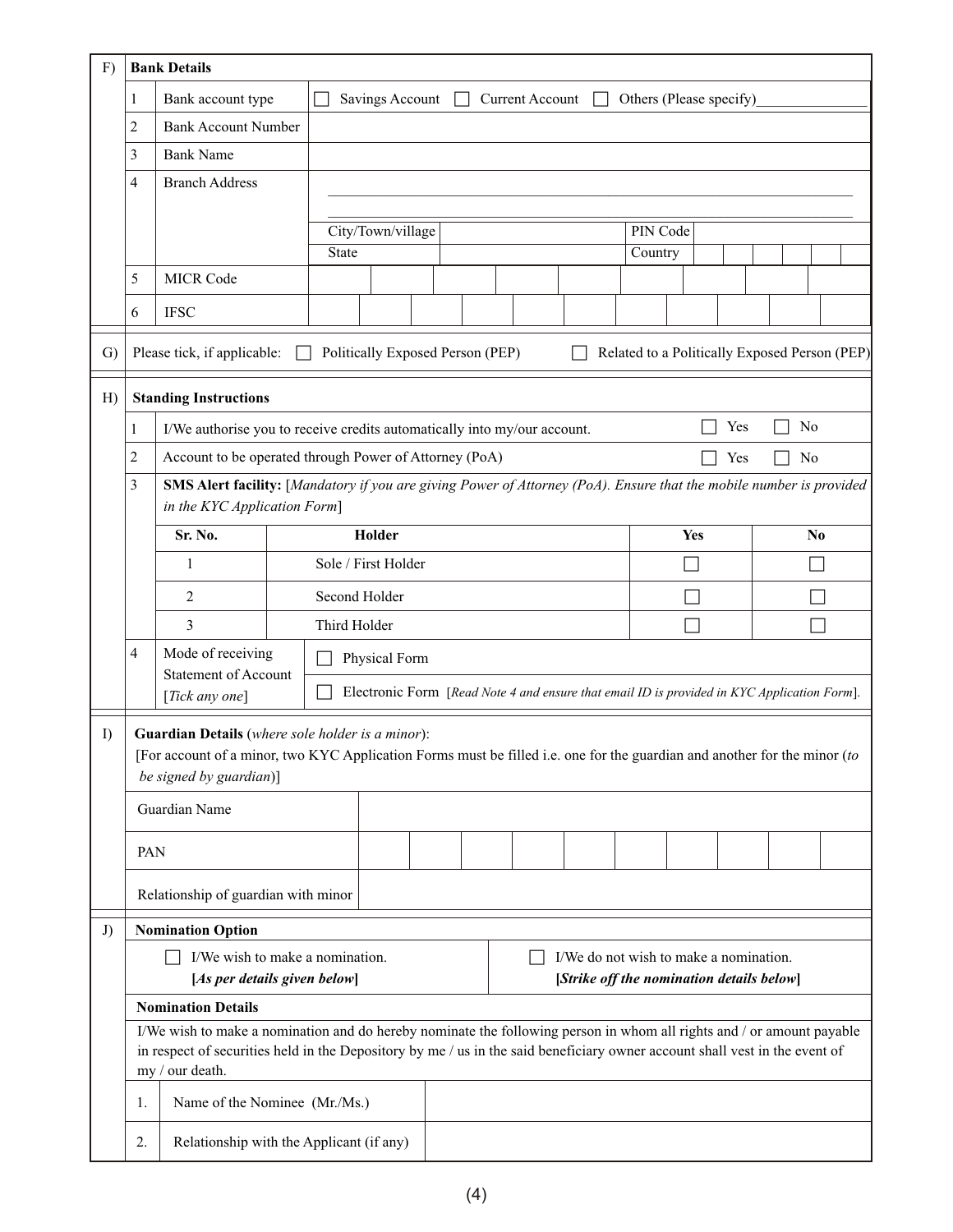| 3.  | Address of Nominee         |     |                                                          |                                                                                                                    |  |  |                  |  |                      |          |             |  |  |  |  |  |  |  |
|-----|----------------------------|-----|----------------------------------------------------------|--------------------------------------------------------------------------------------------------------------------|--|--|------------------|--|----------------------|----------|-------------|--|--|--|--|--|--|--|
|     |                            |     |                                                          |                                                                                                                    |  |  |                  |  |                      |          |             |  |  |  |  |  |  |  |
|     |                            |     |                                                          | City/Town/village                                                                                                  |  |  |                  |  |                      | PIN Code |             |  |  |  |  |  |  |  |
|     |                            |     |                                                          | State                                                                                                              |  |  |                  |  |                      | Country  |             |  |  |  |  |  |  |  |
| 4.  |                            |     | <b>Contact Details of Nominee</b>                        | Tel. (Off.)                                                                                                        |  |  |                  |  |                      |          | Tel. (Res.) |  |  |  |  |  |  |  |
|     |                            |     |                                                          | Fax No.                                                                                                            |  |  |                  |  |                      |          | Mobile No.  |  |  |  |  |  |  |  |
|     |                            |     |                                                          | Email ID                                                                                                           |  |  |                  |  |                      |          |             |  |  |  |  |  |  |  |
| 5.  |                            |     |                                                          | Nominee Identification details (please tick any one from (a) to (f) and provide details of the same)               |  |  |                  |  |                      |          |             |  |  |  |  |  |  |  |
|     |                            |     | Photograph                                               |                                                                                                                    |  |  |                  |  | Signature            |          |             |  |  |  |  |  |  |  |
|     |                            |     |                                                          |                                                                                                                    |  |  |                  |  |                      |          |             |  |  |  |  |  |  |  |
|     |                            |     |                                                          |                                                                                                                    |  |  |                  |  |                      |          |             |  |  |  |  |  |  |  |
|     |                            |     |                                                          | Photograph of nominee                                                                                              |  |  |                  |  |                      |          |             |  |  |  |  |  |  |  |
| (a) | $\overline{\phantom{a}}$   | (i) |                                                          |                                                                                                                    |  |  | (ii)             |  | $\mathbf X$          |          |             |  |  |  |  |  |  |  |
|     |                            |     |                                                          |                                                                                                                    |  |  |                  |  |                      |          |             |  |  |  |  |  |  |  |
|     |                            |     |                                                          | (Signature of nominee<br>across photograph)                                                                        |  |  |                  |  |                      |          |             |  |  |  |  |  |  |  |
|     |                            |     |                                                          |                                                                                                                    |  |  |                  |  |                      |          |             |  |  |  |  |  |  |  |
|     |                            |     |                                                          |                                                                                                                    |  |  |                  |  |                      |          |             |  |  |  |  |  |  |  |
|     |                            |     |                                                          |                                                                                                                    |  |  |                  |  | Signature of nominee |          |             |  |  |  |  |  |  |  |
| (b) | I.                         |     | PAN of nominee                                           |                                                                                                                    |  |  |                  |  |                      |          |             |  |  |  |  |  |  |  |
| (c) |                            |     | Aadhaar number of nominee                                |                                                                                                                    |  |  |                  |  |                      |          |             |  |  |  |  |  |  |  |
| (d) |                            |     | with the same Participant                                | Savings bank account number of nominee, if maintained                                                              |  |  |                  |  |                      |          |             |  |  |  |  |  |  |  |
|     |                            |     |                                                          |                                                                                                                    |  |  |                  |  |                      |          |             |  |  |  |  |  |  |  |
| (e) | $\sim$                     |     |                                                          | Copy of any proof of identity document (accompanied by<br>original for verification or duly attested by any entity |  |  |                  |  |                      |          |             |  |  |  |  |  |  |  |
|     |                            |     |                                                          | authorized for attesting the documents, as provided in                                                             |  |  |                  |  |                      |          |             |  |  |  |  |  |  |  |
|     |                            |     | Annexure JB)                                             |                                                                                                                    |  |  |                  |  |                      |          |             |  |  |  |  |  |  |  |
|     |                            |     |                                                          |                                                                                                                    |  |  | DP ID            |  |                      |          |             |  |  |  |  |  |  |  |
| (f) | $\Box$                     |     | Demat account details of nominee                         |                                                                                                                    |  |  | <b>Client ID</b> |  |                      |          |             |  |  |  |  |  |  |  |
|     |                            |     |                                                          | Sr. Nos. 6-11 should be filled only if nominee is a minor:                                                         |  |  |                  |  |                      |          |             |  |  |  |  |  |  |  |
| 6.  |                            |     | Date of Birth (in case of minor nominee)                 |                                                                                                                    |  |  |                  |  |                      |          |             |  |  |  |  |  |  |  |
| 7.  |                            |     | Name of Guardian (Mr./Ms.)<br>(In case of minor nominee) |                                                                                                                    |  |  |                  |  |                      |          |             |  |  |  |  |  |  |  |
|     |                            |     |                                                          |                                                                                                                    |  |  |                  |  |                      |          |             |  |  |  |  |  |  |  |
| 8.  | Address of Guardian        |     |                                                          |                                                                                                                    |  |  |                  |  |                      |          |             |  |  |  |  |  |  |  |
|     | PIN Code                   |     |                                                          |                                                                                                                    |  |  |                  |  |                      |          |             |  |  |  |  |  |  |  |
|     | City/Town/village<br>State |     |                                                          |                                                                                                                    |  |  |                  |  | Country              |          |             |  |  |  |  |  |  |  |
| 9.  |                            |     | Contact Details of Guardian                              | Tel. (Off.)                                                                                                        |  |  |                  |  |                      |          | Tel. (Res.) |  |  |  |  |  |  |  |
|     |                            |     |                                                          | Fax No.                                                                                                            |  |  |                  |  |                      |          | Mobile No.  |  |  |  |  |  |  |  |
|     |                            |     |                                                          | Email ID                                                                                                           |  |  |                  |  |                      |          |             |  |  |  |  |  |  |  |
| 10. |                            |     | Relationship of Guardian<br>with nominee                 |                                                                                                                    |  |  |                  |  |                      |          |             |  |  |  |  |  |  |  |
|     |                            |     |                                                          |                                                                                                                    |  |  |                  |  |                      |          |             |  |  |  |  |  |  |  |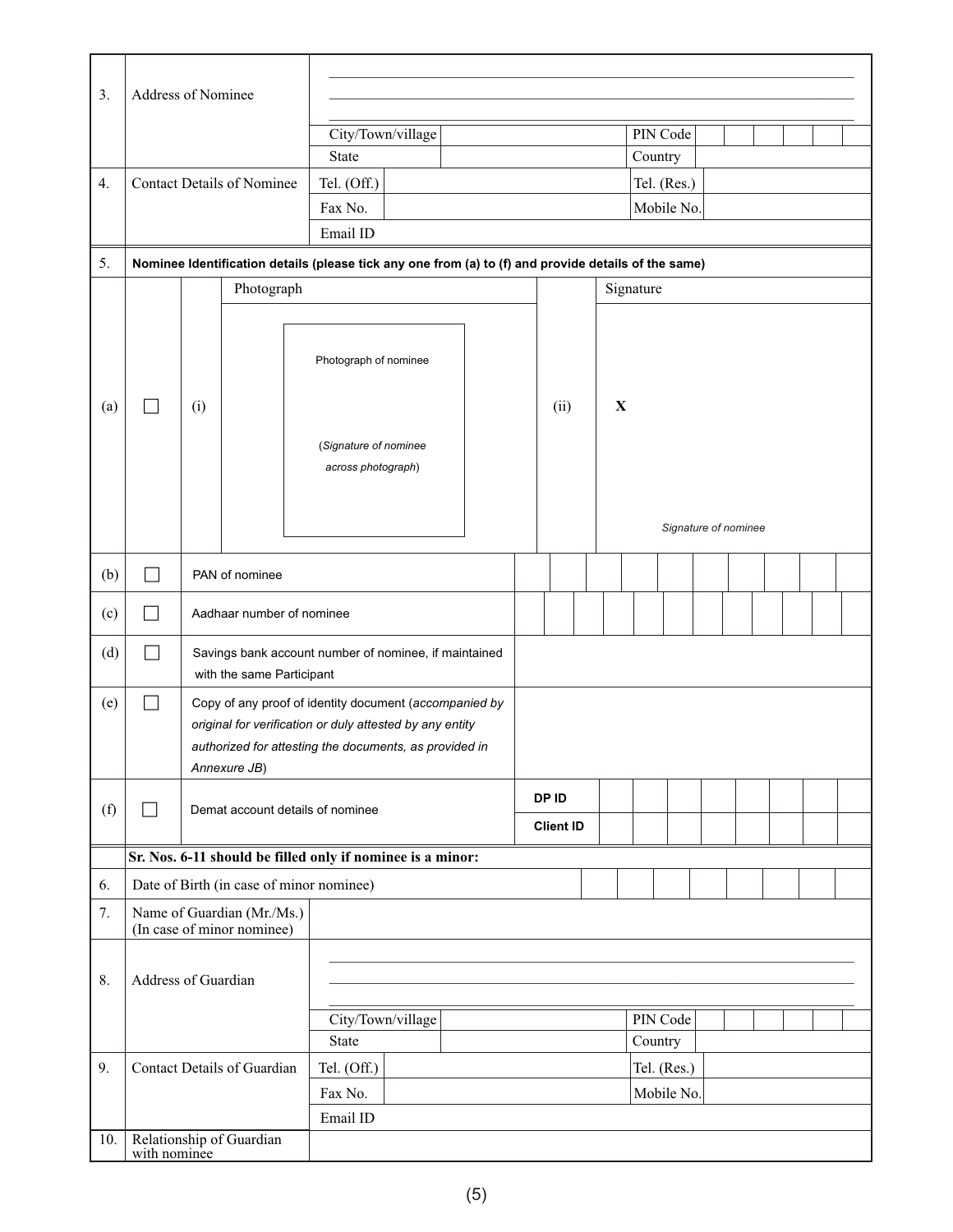| 11. |                             | Guardian Identification details (please tick any one from (a) to (f) and provide details of the same) |                                                                                                                                                                                              |                                                        |  |                  |  |                                      |           |  |  |  |  |  |  |  |
|-----|-----------------------------|-------------------------------------------------------------------------------------------------------|----------------------------------------------------------------------------------------------------------------------------------------------------------------------------------------------|--------------------------------------------------------|--|------------------|--|--------------------------------------|-----------|--|--|--|--|--|--|--|
|     |                             |                                                                                                       | Photograph                                                                                                                                                                                   |                                                        |  |                  |  |                                      | Signature |  |  |  |  |  |  |  |
|     |                             | (i)                                                                                                   | Photograph of nominee                                                                                                                                                                        |                                                        |  |                  |  |                                      |           |  |  |  |  |  |  |  |
| (a) | $\Box$                      |                                                                                                       |                                                                                                                                                                                              | (Signature of guardian<br>across photograph)           |  | (ii)             |  | $\mathbf X$<br>Signature of guardian |           |  |  |  |  |  |  |  |
| (b) | $\mathcal{L}_{\mathcal{A}}$ |                                                                                                       | PAN of guardian                                                                                                                                                                              |                                                        |  |                  |  |                                      |           |  |  |  |  |  |  |  |
| (c) | $\Box$                      |                                                                                                       |                                                                                                                                                                                              | Aadhaar number of guardian                             |  |                  |  |                                      |           |  |  |  |  |  |  |  |
| (d) | $\Box$                      |                                                                                                       | with the same Participant                                                                                                                                                                    | Savings bank account number of guardian, if maintained |  |                  |  |                                      |           |  |  |  |  |  |  |  |
| (e) | $\Box$                      |                                                                                                       | Copy of any proof of identity document (accompanied by<br>original for verification or duly attested by any entity<br>authorized for attesting the documents, as provided in<br>Annexure JB) |                                                        |  |                  |  |                                      |           |  |  |  |  |  |  |  |
| (f) | П                           |                                                                                                       |                                                                                                                                                                                              | Demat account details of guardian                      |  | DP ID            |  |                                      |           |  |  |  |  |  |  |  |
|     |                             |                                                                                                       |                                                                                                                                                                                              |                                                        |  | <b>Client ID</b> |  |                                      |           |  |  |  |  |  |  |  |

#### **Declaration**

The rules and regulations of the Depository and Depository Participants pertaining to an account which are in force now have been read by me/us and I/we have understood the same and I/we agree to abide by and to be bound by the rules as are in force from time to time for such accounts. I/we hereby declare that the details furnished above are true and correct to the best of my/our knowledge and belief and I/we undertake to inform you of any changes therein, immediately. In case any of the above information is found to be false or untrue or misleading or misrepresenting, I am/we are aware that I/we may be held liable for it. In case non-resident account, I/we also declare that I/we have complied and will continue to comply with FEMA regulations. I/we acknowledge the receipt of copy of the document, "Rights and Obligations of the Beneficial Owner and Depository Participant".

|                                                                                | Name(s) of holder(s)  | Signature(s) |
|--------------------------------------------------------------------------------|-----------------------|--------------|
| Sole/First Holder /<br>Guardian (in case<br>sole holder is<br>minor) (Mr./Ms.) | $\breve{\phantom{a}}$ |              |
| Second Holder<br>(Mr/Ms.)                                                      |                       |              |
| Third Holder<br>(Mr./Ms.)                                                      |                       |              |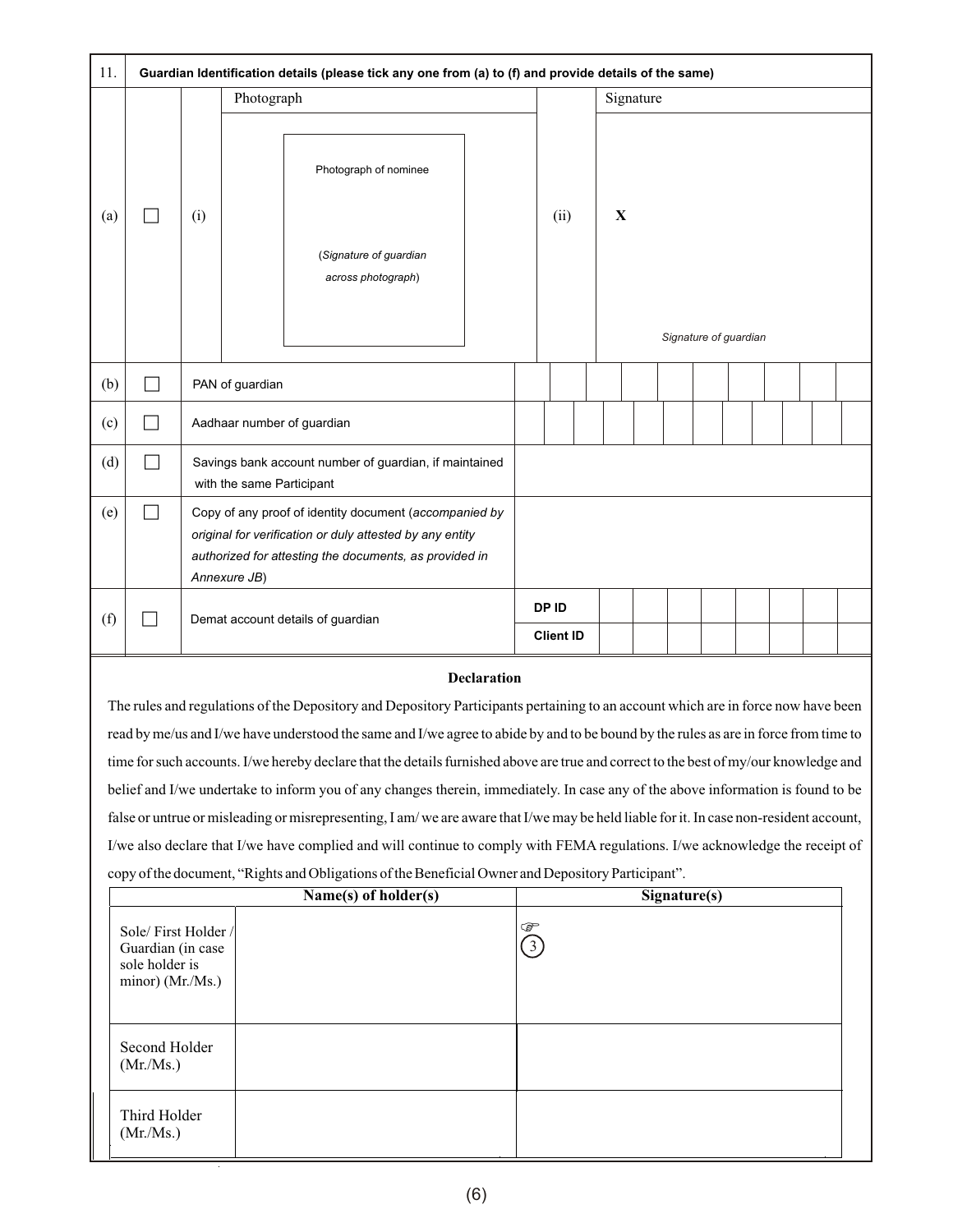#### **Notes :**

- 1. All communication shall be sent at the address of the Sole/First holder only.
- 2. Thumb impressions and signatures other than English or Hindi or any of the other language not contained in the  $8<sup>th</sup>$  Schedule of the Constitution of India must be attested by a Magistrate or a Notary Public or a Special Executive Magistrate.
- 3. Instructions related to nomination, are as below:
	- I. The nomination can be made only by individuals holding beneficiary owner accounts on their own behalf singly or jointly. Non- individuals including society, trust, body corporate, partnership firm, karta of Hindu Undivided Family, holder of power of attorney cannot nominate. If the account is held jointly all joint holders will sign the nomination form.
	- II. A minor can be nominated. In that event, the name and address of the Guardian of the minor nominee shall be provided by the beneficial owner.
	- III. The Nominee shall not be a trust, society, body corporate, partnership firm, karta of Hindu Undivided Family or a power of Attorney holder. A non-resident Indian can be a Nominee, subject to the exchange controls in force, from time to time.
	- IV. Nomination in respect of the beneficiary owner account stands rescinded upon closure of the beneficiary owner account. Similarly, the nomination in respect of the securities shall stand terminated upon transfer of the securities.
	- V. Transfer of securities in favour of a Nominee shall be valid discharge by the depository and the Participant against the legal heir.
	- VI. The cancellation of nomination can be made by individuals only holding beneficiary owner accounts on their own behalf singly or jointly by the same persons who made the original nomination. Non- individuals including society, trust, body corporate, partnership firm, karta of Hindu Undivided Family, holder of power of attorney cannot cancel the nomination. If the beneficiary owner account is held jointly, all joint holders will sign the cancellation form.
	- VII. On cancellation of the nomination, the nomination shall stand rescinded and the depository shall not be under any obligation to transfer the securities in favour of the Nominee.
- 4. For receiving Statement of Account in electronic form:
	- I. Client must ensure the confidentiality of the password of the email account.
	- II. Client must promptly inform the Participant if the email address has changed.
	- III. Client may opt to terminate this facility by giving 10 days prior notice. Similarly, Participant may also terminate this facility by giving 10 days prior notice.
- 5. Strike off whichever is not applicable.



## **Acknowledgment India Cements Investment Services Ltd.,**

'DHUN BUILDING', IV Floor, No. 827, Anna Salai, Chennai - 600 002. Phone : 044 - 28572614 / 28572615 E-mail : icisldpoper@iccaps.com Website : www.iccaps.com SEBI NSDL Regn. Nos. : IN-DP-NSDL-278-2007

### **Depository Participant - (NSDL) National Securities Depository Limited DP Id : IN303340**

| Received the application from Mr/Ms | as the sole/first holder alongwith |
|-------------------------------------|------------------------------------|
| and                                 | as the second and third holders    |

respectively for opening of a depository account. Please quote the DPId & Client Id allotted to you in all your future correspondence.

**For India Cements Investment Service Ltd.**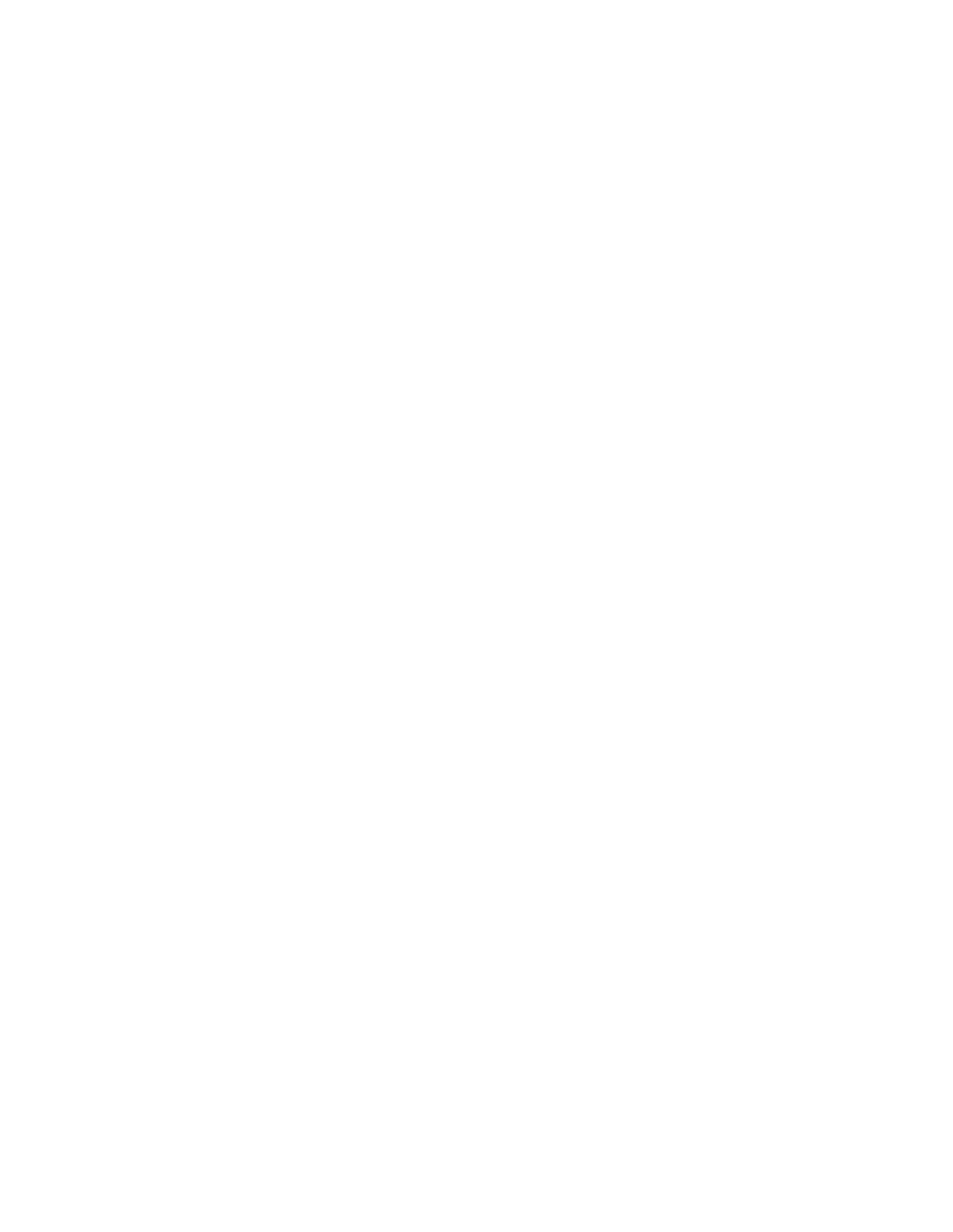

## **India Cements Investment Services Ltd.**

'DHUN BUILDING', IV Floor, No.827, Anna Salai, Chennai - 600 002.

Depository Participant - NSDL

SEBI NSDL Regn. No. : IN-DP-NSDL-278-2007 DP Id : IN303340

*Rights and Obligations of Beneficial Owner and Depository Participant as* 

### *prescribed by SEBI and Depositories*

#### **General Clause**

- 1. The Beneficial Owner and the Depository participant (DP) shall be bound by the provisions of the Depositories Act, 1996, SEBI (Depositories and Participants) Regulations, 1996, Rules and Regulations of Securities and Exchange Board of India (SEBI), Circulars/Notifications/Guidelines issued there under, Bye Laws and Business Rules/Operating Instructions issued by the Depositories and relevant notifications of Government Authorities as may be in force from time to time.
- 2. The DP shall open/activate demat account of a beneficial owner in the depository system only after receipt of complete Account opening form, KYC and supporting documents as specified by SEBI from time to time.

#### **BeneficialOwner information**

- 3. The DP shall maintain all the details of the beneficial owner(s) as mentioned in the account opening form, supporting documents submitted by them and/or any other information pertaining to the beneficial owner confidentially and shall not disclose the same to any person except as required by any statutory, legal or regulatory authority in this regard.
- 4. The BeneficialOwner shall immediately notify the DP in writing, if there is any change in details provided in the account opening form as submitted to the DP at the time of opening the demat account or furnished to the DP from time to time.

#### **Fees/Charges/Tariff**

- 5. The Beneficial Owner shall pay such charges to the DP for the purpose of holding and transfer of securities in dematerialized form and for availing depository services as may be agreed to from time to time between the DP and the BeneficialOwner as set out in the Tariff Sheet provided by the DP. It may be informed to the Beneficial Owner that "*no charges are payable for opening of demat accounts*"
- 6. In case of Basic Services Demat Accounts, the DP shall adhere to the charge structure as laid down under the relevant SEBI and/or Depository circulars/directions/notifications issued from time to time.
- 7. The DP shall not increase any charges/tariff agreed upon unless it has given a notice in writing of not less than thirty days to the Beneficial Owner regarding the same.

#### **Dematerialization**

8. The BeneficialOwner shall have the right to get the securities, which have been admitted on the Depositories, dematerialized in the form and manner laid down under the Bye Laws, Business Rules and Operating Instructions of the depositories.

#### **Separate Accounts**

- 9. The DP shall open separate accounts in the name of each of the beneficial owners and securities of each beneficial owner shall be segregated and shall not be mixed up with the securities of other beneficial owners and/or DP's own securities held in dematerialized form.
- 10. The DP shall not facilitate the Beneficial Owner to create or permit any pledge and /or hypothecation or any other interest or encumbrance over all or any of such securities submitted for dematerialization and/or held in demat account except in the form and manner prescribed in the Depositories Act, 1996, SEBI (Depositories and Participants) Regulations, 1996 and Bye-Laws/Operating Instructions/Business Rules of the Depositories.

#### **Transfer of Securities**

- 11. The DP shall effect transfer to and from the demat accounts of the Beneficial Owner only on the basis of an order, instruction, direction or mandate duly authorized by the Beneficial Owner and the DP shall maintain the original documents and the audit trail of such authorizations.
- 12. The Beneficial Owner reserves the right to give standing instructions with regard to the crediting of securities in his demat account and the DP shall act according to such instructions.

#### **Statement of account**

- 13. The DP shall provide statements of accounts to the beneficial owner in such form and manner and at such time as agreed with the Beneficial Owner and as specified by SEBI/depository in this regard.
- 14. However, if there is no transaction in the demat account, or if the balance has become Nil during the year, the DP shall send one physical statement of holding annually to such Bos and shall resume sending the transaction statement as and when there is a transaction in the account.
- 15. The DP may provide the services of issuing the statement of demat accounts in an electronic mode if the Beneficial Owner so desires. The DP will furnish to the Beneficial Owner the statement of demat accounts under its digital signature, as governed under the Information Technology Act, 2000. However if the DP does not have the facility of providing the statement of demat account in the electronic mode, then the Participant shall be obliged to forward the statement of demat accounts in physical form.
- 16. In case of Basic Services Demat Accounts, the DP shall send the transaction statements as mandated by SEBI and/or Depository from time to time.



**Signatures Sole / First Holder Second Holder Second Holder Second Holder Second Holder Second Holder Second Holder**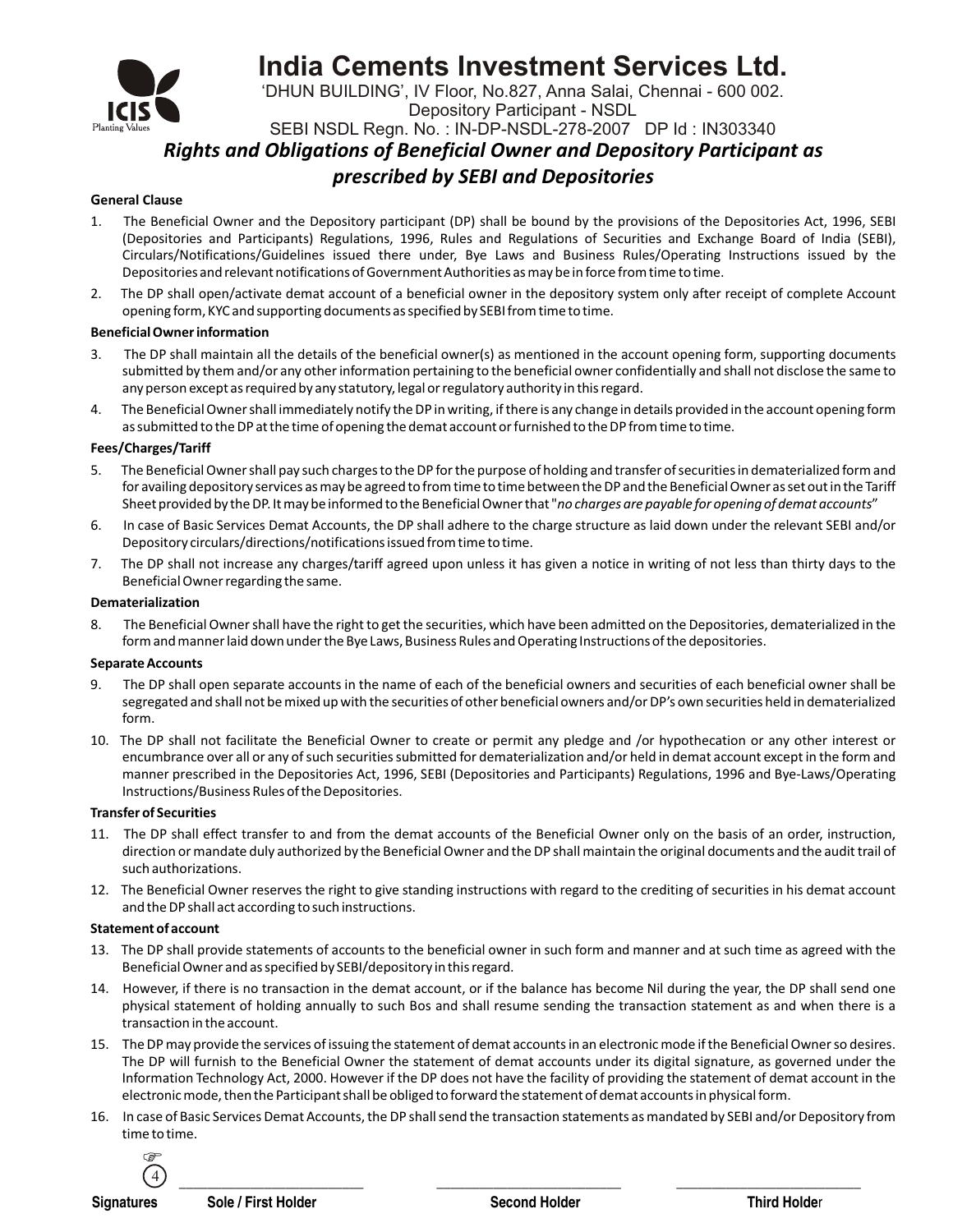#### **Manner of Closure of Demat account**

- 17. The DP shall have the right to close the demat account of the Beneficial Owner, for any reasons whatsoever, provided the DP has given a notice in writing of not less than thirty days to the Beneficial Owner as well as to the Depository. Similarly, the Beneficial Owner shall have the right to close his/her demat account held with the DP provided no charges are payable by him/her to the DP. In such an event, the Beneficial Owner shall specify whether the balances in their demat account should be transferred to another demat account of the Beneficial Owner held with another DP or to rematerialize the security balances held.
- 18. Based on the instructions of the Beneficial Owner, the DP shall initiate the procedure for transferring such security balances or rematerialize such security balances within a period of thirty days as per procedure specified from time to time by the depository. Provided further, closure of demat account shall not affect the rights, liabilities and obligations of either the Beneficial Owner or the DP and shall continue to bind the parties to their satisfactory completion.

#### **Default in payment of charges**

- 19. In event of Beneficial Owner committing a default in the payment of any amount provided in Clause 5 & 6 within a period of thirty days from the date of demand, without prejudice to the right of the DP to close the demat account of the Beneficial Owner, the DP may charge interest at a rate as specified by the Depository from time to time for the period of such default.
- 20. In case the BeneficialOwner has failed to make the payment of any of the amounts as provided in Clause 5&6 specified above, the DP after giving two days notice to the BeneficialOwner shall have the right to stop processing of instructions of the Beneficial Owner till such time he makes the payment along with interest, if any.

#### **Liability of the Depository**

- 21. As per Section 16 of Depositories Act, 1996,
	- 1. Without prejudice to the provisions of any other law for the time being in force, any loss caused to the beneficial owner due to the negligence of the depository or the participant, the depository shall indemnify such beneficialowner.
	- 2. Where the loss due to the negligence of the participant under Clause (1) above, is indemnified by the depository, the depository shall have the right to recover the same from such participant.

#### **Freezing/ Defreezing of accounts**

- 22. The Beneficial Owner may exercise the right to freeze/defreeze his/her demat account maintained with the DP in accordance with the procedure and subject to the restrictions laid down under the Bye Laws and Business Rules/Operating Instructions.
- 23. The DP or the Depository shall have the right to freeze/defreeze the accounts of the Beneficial Owners on receipt of instructions received from any regulator or court or any statutory authority.

#### **Redressal of Investor grievance**

24. The DP shall redress all grievances of the Beneficial Owner against the DP within a period of thirty days from the date of receipt of the complaint.

#### **Authorized representative**

25. If the Beneficial Owner is a body corporate or a legal entity, it shall, along with the account opening form, furnish to the DP, a list of officials authorized by it, who shall represent and interact on its behalf with the Participant. Any change in such list including additions, deletions or alterations thereto shall be forthwith communicated to the Participant.

#### **Law and Jurisdiction**

- 26. In addition to the specific rights set out in this document, the DP and the Beneficial owner shall be entitled to exercise any other rights which the DP or the Beneficial Owner may have under the Rules, Bye Laws and Regulations of the respective Depository in which the demat account is opened and circulars/notices issued there under or Rules and Regulations of SEBI.
- 27. The provisions of this document shall always be subject to Government notification, any rules, regulations, guidelines and circulars/ notices issued by SEBI and Rules, Regulations and Bye-laws of the relevant Depository, where the BeneficialOwner maintains his/ her account, that may be in force from time to time.
- 28. The Beneficial Owner and the DP shall abide by the arbitration and conciliation procedure prescribed under the Bye-laws of the depository and that such procedure shall be applicable to any disputes between the DP and the Beneficial Owner.
- 29. Words and expressions which are used in this document but which are not defined herein shall unless the context otherwise requires, have the same meanings as assigned thereto in the Rules, Bye-laws and Regulations and circulars/notices issued there under by the depository and /or SEBI.
- 30. Any changes in the rights and obligations which are specified by SEBI/Depositories shall also be brought to the notice of the clients at once.
- 31. If the rights and obligations of the parties hereto are altered by virtue of change in Rules and regulations of SEBI or Bye-laws, Rules and Regulations of the relevant Depository, where the Beneficial Owner maintains his/her account, such changes shall be deemed to have been incorporated herein in modification of the rights and obligations of the parties mentioned in this document.

 $\overline{\phantom{a}}$  , and the contract of the contract of the contract of the contract of the contract of the contract of the contract of the contract of the contract of the contract of the contract of the contract of the contrac  $\mathcal{F}_{5}$ 

**Signatures Sole / First Holder Second Holder Second Holder Second Holder Second Holder Second Holder Second Holder Name(s)** \_\_\_\_\_\_\_\_\_\_\_\_\_\_\_\_\_\_\_\_\_\_\_\_\_\_ \_\_\_\_\_\_\_\_\_\_\_\_\_\_\_\_\_\_\_\_\_\_\_\_\_\_ \_\_\_\_\_\_\_\_\_\_\_\_\_\_\_\_\_\_\_\_\_\_\_\_\_\_ <sup>F</sup>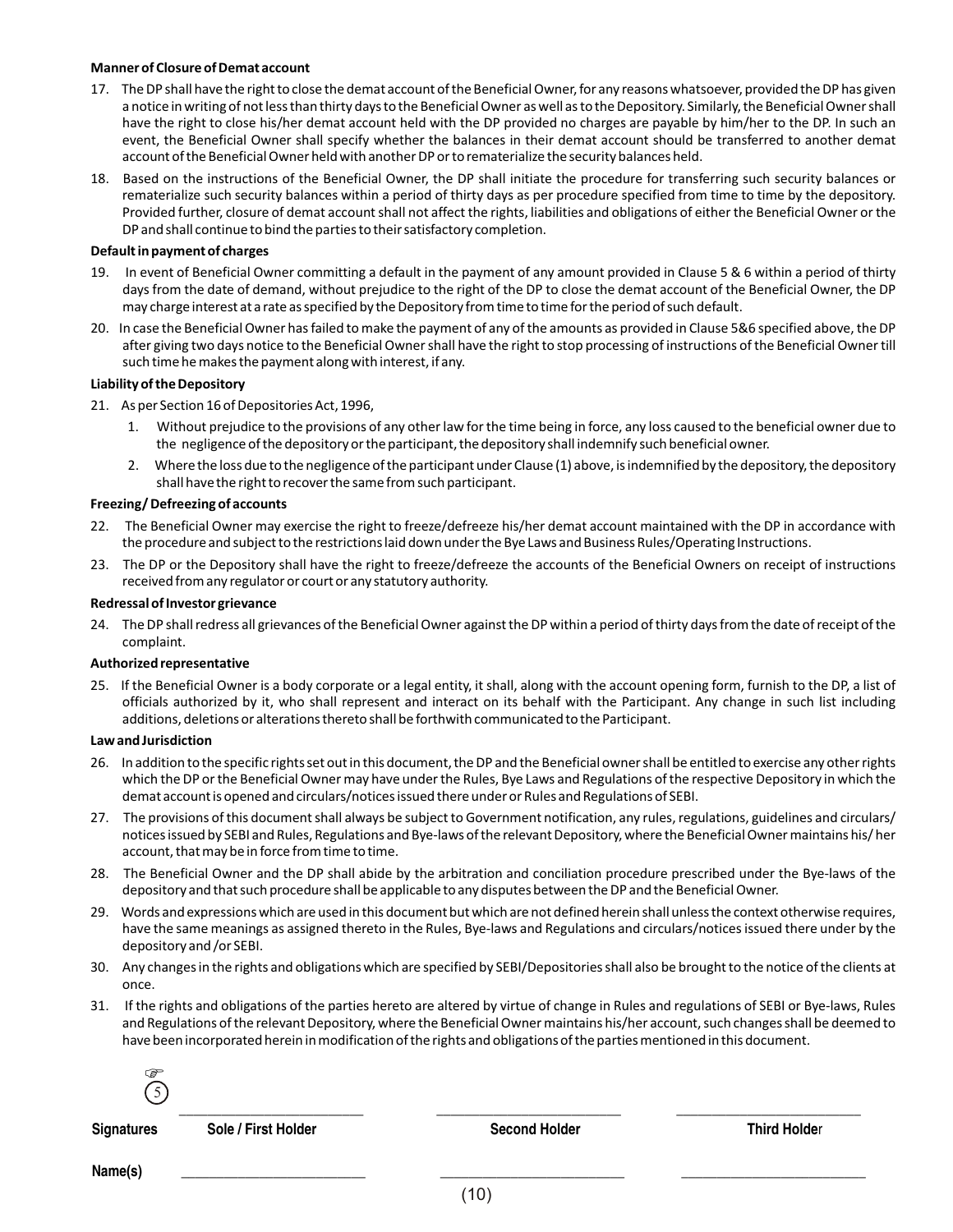

## **India Cements Investment Services Ltd.**

Depository Participant - NSDL SEBI NSDL Regn. No. : IN-DP-NSDL-278-2007 DP Id : IN303340 Regd. Office : 'DHUN BUILDING', IV Floor, No.827, Anna Salai, Chennai - 600 002. Phone : 044 - 28572614 / 28572615 E-mail : icisldpoper@iccaps.com Website : www.iccaps.com

## **Acknowledgement**

Date :

To,

 M/s INDIA CEMENTS INVESTMENT SERVICES LTD. DP Id : IN303340 'DHUN BUILDING', IV Floor, No.827, Anna Salai, Chennai - 600 002.

Dear Sir/Madam,

With reference to my / our application for opening a depository account, I / We acknowledge the receipt of copy of the document, "Rights and Obligations of the Beneficial Owner and Depository Participant".

|                     | <b>Name</b> | Signature(s) of Account Holder(s) |
|---------------------|-------------|-----------------------------------|
| Sole/First Holder   |             | Ò                                 |
| Second Holder       |             |                                   |
| <b>Third Holder</b> |             |                                   |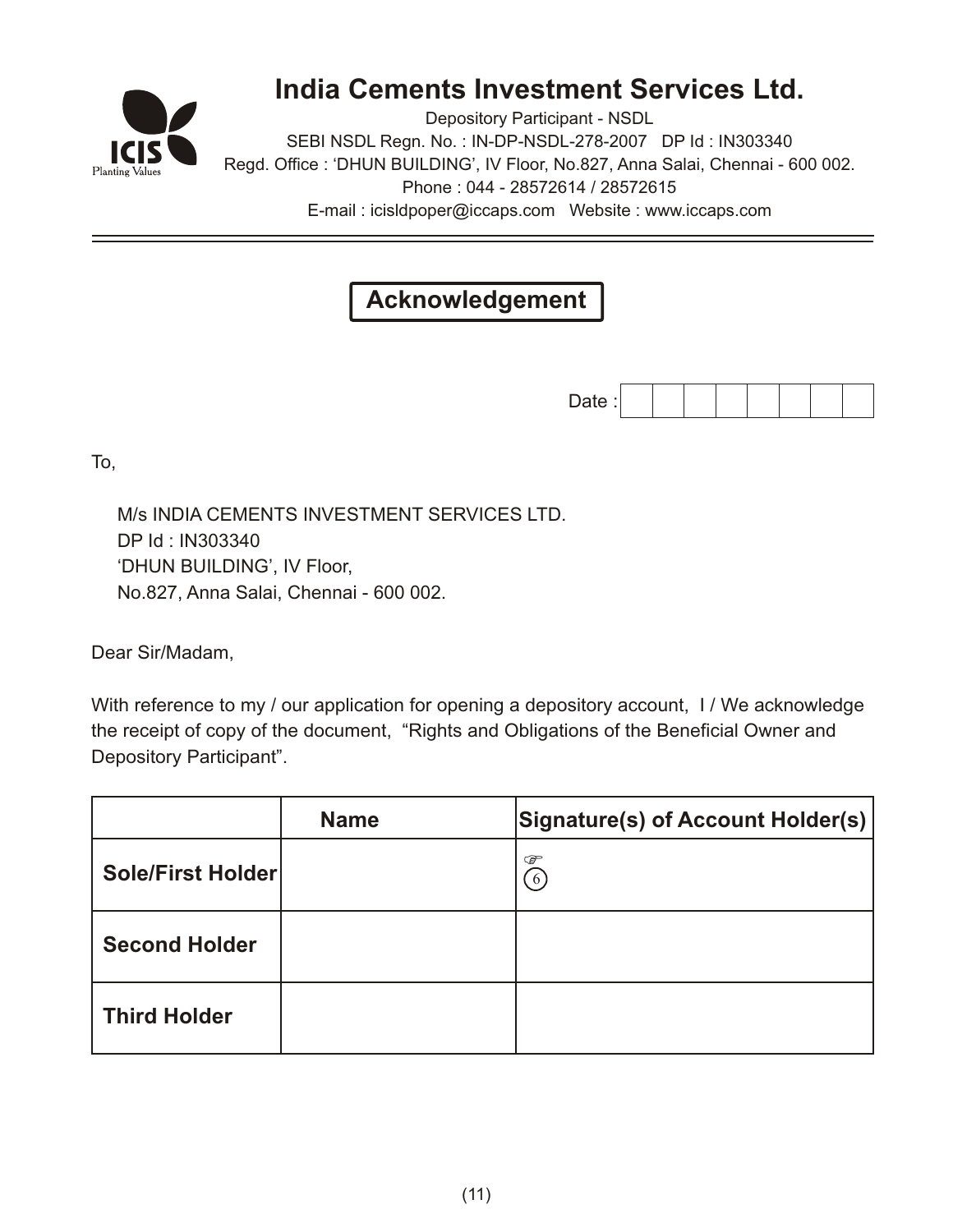## **DP RATE CARD (ANNEXURE "A")**

### **Account Opening Charges & AMC**

| <b>Account Opening Charges</b>                             | nil                                                          |
|------------------------------------------------------------|--------------------------------------------------------------|
| Annual Maintenance Charges for Resident Individual Client  | ₹ 3500/- Life Time AMC 10 Years Period (Exclusive of Service |
| with Broking Account (Category A)                          | Tax)                                                         |
| Annual Maintenance Charges for Non Resident Individual     | ₹ 4000/- Life time AMC 10 Years Period (Exclusive of Service |
| Client with Broking Account (Category B)                   | Tax)                                                         |
| Annual Maintenance Charges for Resident INDIVIDUAL Client  | ₹ 400/- p.a. (Exclusive of Service Tax)                      |
| with Broking Account (Category C)                          |                                                              |
| Annual Maintenance Charges for Non Resident client         | ₹ 600/- p.a. (Exclusive of Service Tax)                      |
| Annual Maintenance Charges for Resident client (Only DP    | ₹ 500/- p.a. (Exclusive of Service Tax)                      |
| Account) and all type of Corporate DP Account (Category A) |                                                              |

### **Demat & Remat Charges**

| Demat Charges   | ₹ 50/- per DRF(up to 5 Certificate) More than 5 Certificate ₹ 5/- per certificate plus ₹ 50/- (Minimum charges)                        |
|-----------------|----------------------------------------------------------------------------------------------------------------------------------------|
|                 | Demat Charges NRI   ₹ 200/- per DRF(up to 5 Certificate) More than 5 Certificate ₹ 30/- per certificate plus ₹ 200/- (Minimum charges) |
| Remat Charges   | ₹ 15/- per Certificate or ₹ 15/- for every hundred shares or part there of whichever is higher plus Handling Charges ₹ 50/-            |
| Demat Rejection | 1 ₹ 35/- per rejection (up to 5 Certificate) More than 5 Certificate ₹ 3/- + ₹ 35/- (Minimum charges)                                  |

### **Conversion Request (Mutual Fund) Charges**

| Charges<br>Conversion<br>eauest<br>ne. | <b>CRF</b><br>$ \sim$<br>n≙r<br>וו ור.<br>וטט<br><b>UU</b> |
|----------------------------------------|------------------------------------------------------------|
| NRI »                                  | <b>CDL</b>                                                 |
| onversion;                             | ባስስ                                                        |
| Charges                                | per                                                        |
| ا Request                              | –∪U/- ″                                                    |
| ٠,                                     | ∪ಗ                                                         |

### **Transaction Charges**

| Market Buying (Receipts) Off Market Credit & Inter Depository | <b>NIL</b>                                                              |
|---------------------------------------------------------------|-------------------------------------------------------------------------|
| Receipts                                                      |                                                                         |
| Market Selling (Debits) through India Cements Investment      | 0.03% of Transaction Value, subject to minimum of ₹42/- per             |
| Services Ltd with POA (POA issued favouring ICISL)            | Transaction & Maximum of $\bar{\tau}$ 400/-                             |
| Market Selling (Debits) through India Cements Investment      | 0.03% of Transaction Value, subject to minimum of $\bar{\tau}$ 42/- per |
| Services Ltd without POA                                      | Transaction & Maximum of ₹400/-                                         |
| Market Selling (Debits) other than India Cements Investment   | 0.04% of Transaction Value, subject to minimum of ₹42/- per             |
| Services Ltd. Off Market Debits & Inter Depository Debits     | Transaction                                                             |
| Inter Settlement Transfer                                     | ₹ 25/- per Transaction                                                  |
| <b>Failed Transaction</b>                                     | ₹ 15/- per Transaction                                                  |

### **Pledge & Securities Lending and Borrowing:**

| <b>Pledge Creation</b>      | 0.05% of the value of the securities pledge, subject to |  |
|-----------------------------|---------------------------------------------------------|--|
|                             | minimum of $\bar{\tau}$ 50/- per Transaction            |  |
| Pledge Closure & Invocation | 0.05% of the value of the securities pledge, subject to |  |
|                             | minimum of $\bar{\tau}$ 50/- per Transaction            |  |

- Service Tax would be applicable as per the existing rate on the bill amount.
- l Payment can be made only by Cheque and Cash payment would not be accepted.
- Clients those have broking relationship with ICISL May authorise ICISL to recover the DP dues through broking account.
- Clients are requested to maintain the account with minimum balance of ₹400/- towards transaction charges.
- Credit amount if any in the account would be refunded when the account is closed
- l ICISL would generate bill as above Tariff.
- l ICISL would revise the tariff as and when NSDL revises.
- l ISISL would inform clients **30** days in advance before effecting the revision in the tariff structure.
- Any discrepancy in the bill may be brought to the notice of Head of DP department.

**For INDIA CEMENTS INVESTMENT SERVICES LTD.**



(12)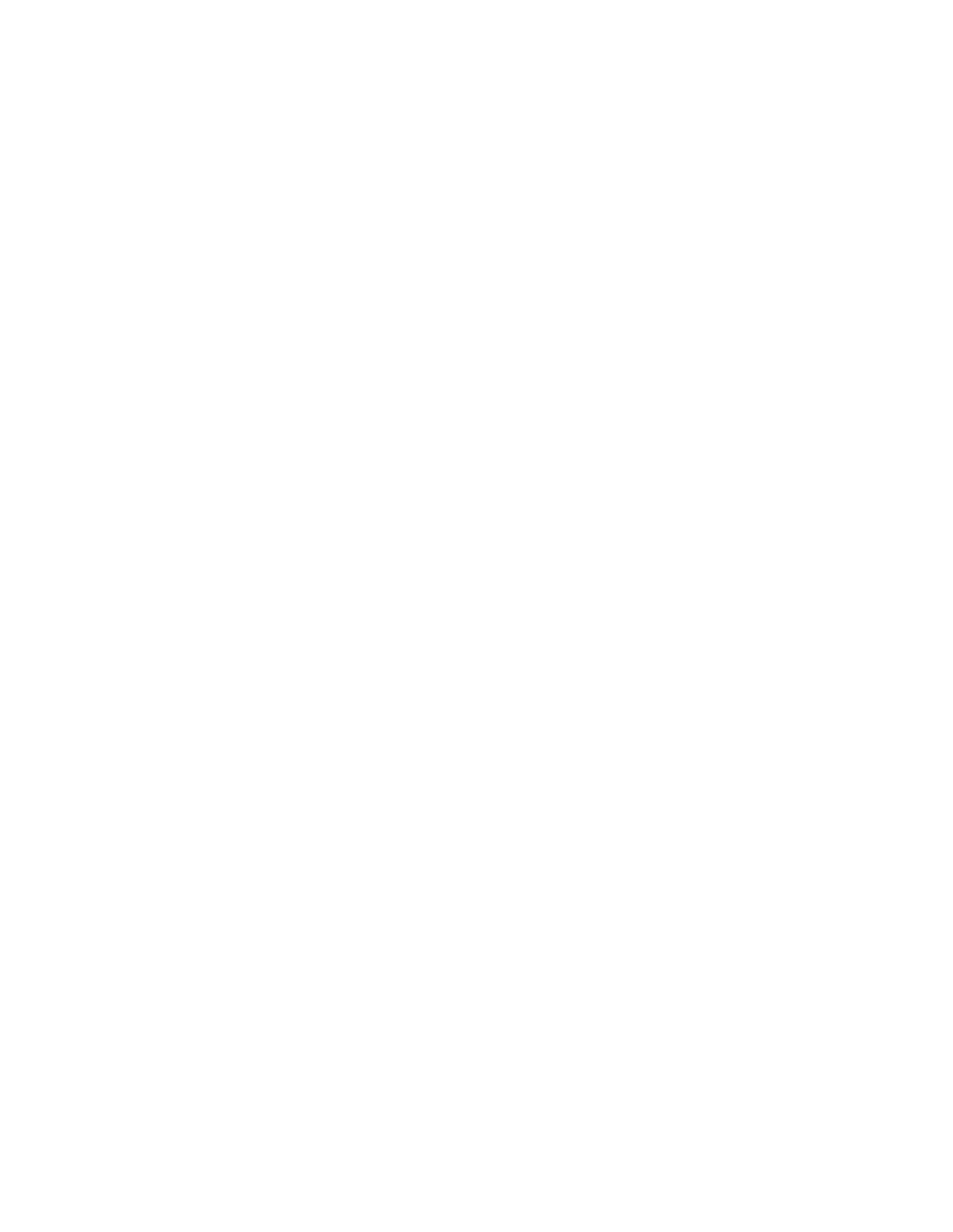*500 Books - 01/2016*